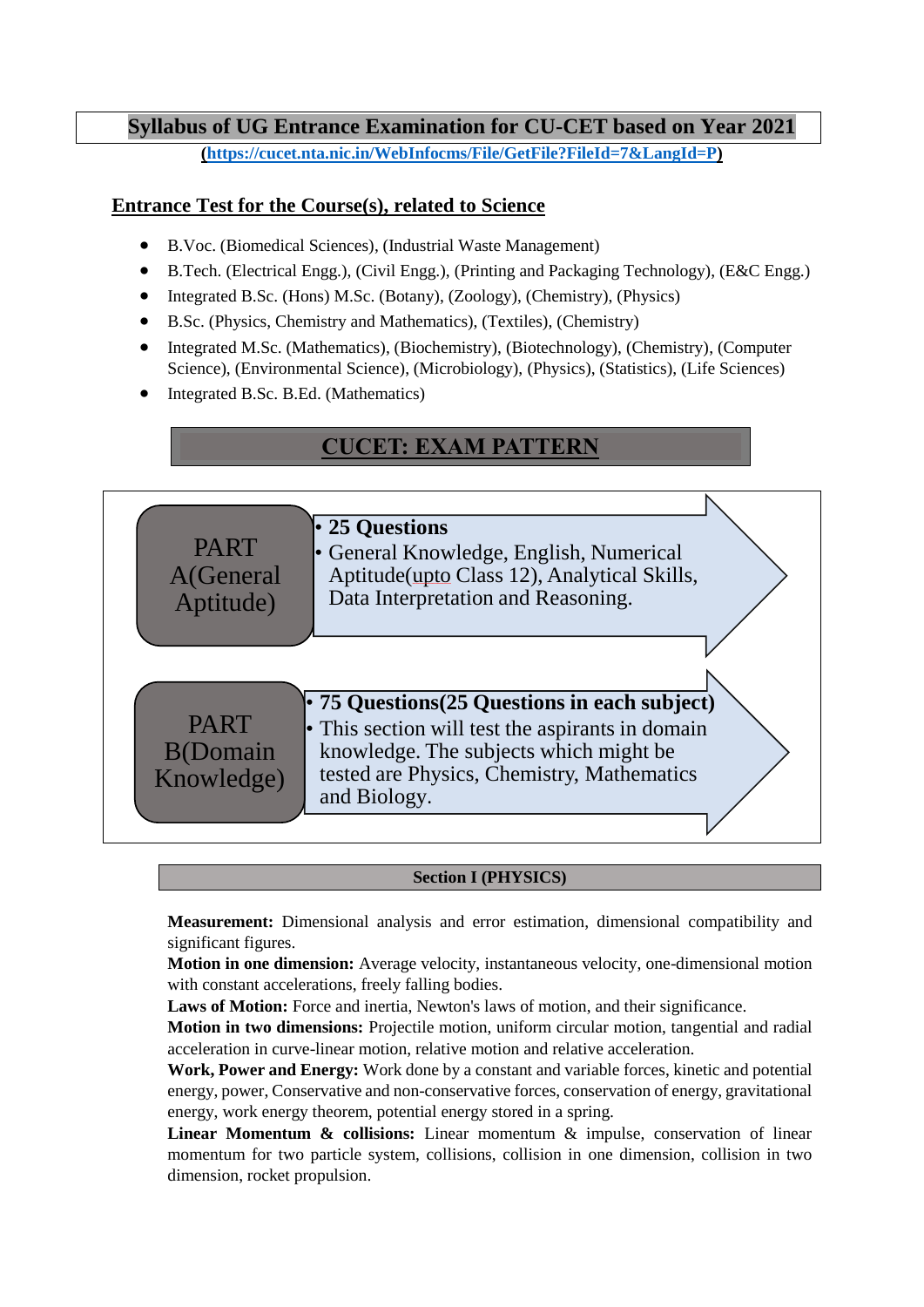**Rotation of a rigid body about a fixed axis:** Angular velocity and angular acceleration, rotational kinematics, rotational motion with constant angular acceleration relationship between angular and linear quantities, rotational energy, moment of inertia for a ring, rod, spherical shell, sphere and plane lamina, torque and angular acceleration, work and energy in rotational motion, rolling motion of a solid sphere and cylinder.

**Gravitation:** Gravitational field, Kepler's laws and motion of planets, planetary and satellite motion, geostationary satellite.

**Oscillatory motion:** Harmonic motion, oscillatory motion of mass attached to a spring, kinetic & potential energy, Time Period of a simple pendulum, comparing simple and harmonic motion with uniform circular motion, forced oscillations, damped oscillations and resonance.

**Mechanics of solids and fluids:** States of matter young's modulus, bulk modulus, shear modulus of rigidity, variations of pressure with depth, Buoyant forces and Archimedes principle, Pascal's law, Bernoulli's theorem and its application, surface energy, surface tension, angle of contact, capillary rise, coefficient of viscosity, viscous force, terminal velocity, Stoke's law, stream line motion, Reynold's numbers.

**Heat and thermodynamics:** First law of thermodynamics, specific heat of an ideal gas at constant volume and constant pressure, relation between them, thermodynamics process (reversible, irreversible, isothermal, adiabatic), second law of thermodynamics, concept of entropy and concept of absolute scale, efficiency of a Carnot engine, thermal conductivity, Newton's law of cooling, black body radiation, Wien's displacement law, Stefan's law.

**Wave:** Wave motion, phase, amplitude and velocity of wave, newton's formula for longitudinal waves, propagation of sound waves in air, effect of temperature and pressure on velocity of sound, Laplace's correction, Principle of superposition, formation of standing waves, standing waves in strings and pipes, beats, Doppler's effect.

**Electrostatics:** Coulomb's law, electric field and potential due to point charge, dipole and its field along the axis and perpendicular to axis, electric flux, Gauss's theorem and its applications to find the field due to infinite sheet of charge, and inside the hallow conducting sphere, capacitance, parallel plate capacitor with air and dielectric medium between the Plates, series and parallel combination of capacitors, energy of a capacitor, displacement currents.

**Current Electricity:** Concept of free and bound electrons, drift velocity and mobility, electric current, Ohm's law, resistivity, conductivity, temperature dependency of resistance, resistance in series and parallel combination, Kirchoff's law and their application to network of resistances, principle of potentiometer, effect of temperature on resistance and its application.

**Magnetic Effect of Current:** Magnetic field due to current, Biot-Savart's law, magnetic field due to solenoid, motion of charge in a magnetic field, force on a current carrying conductors and torque on current loop in a magnetic field, magnetic flux, forces between two parallel current carrying conductors, moving coil galvanometer and its conversion into ammeter and voltmeter.

**Magnetism in Matter:** The magnetization of substance due to orbital and spin motions of electrons, magnetic moment of atoms, diamagnetism, paramagnetism, ferromagnetism, earth's magnetic field and its components and their measurement.

**Electromagnetic induction:** Induced e.m.f., Faraday's laws, Lenz's law, electromagnetic induction, self and mutual induction, B-H curve, hysisteresis loss and its importance, eddy currents.

**Ray Optics and optical instruments:** Sources of light, luminous intensity,luminous flux, illuminance, photometry, wave nature of light, Huygen's theory for propagation of light and rectilinear propagation of light, reflection of light , total internal reflection, reflection and refraction at spherical surfaces, focal length of a combination of lenses, spherical and chromatic aberration and their removal, refraction and dispersion of light due to a prism, simple and compound microscope, reflecting and refracting telescope, magnifying power and resolving power.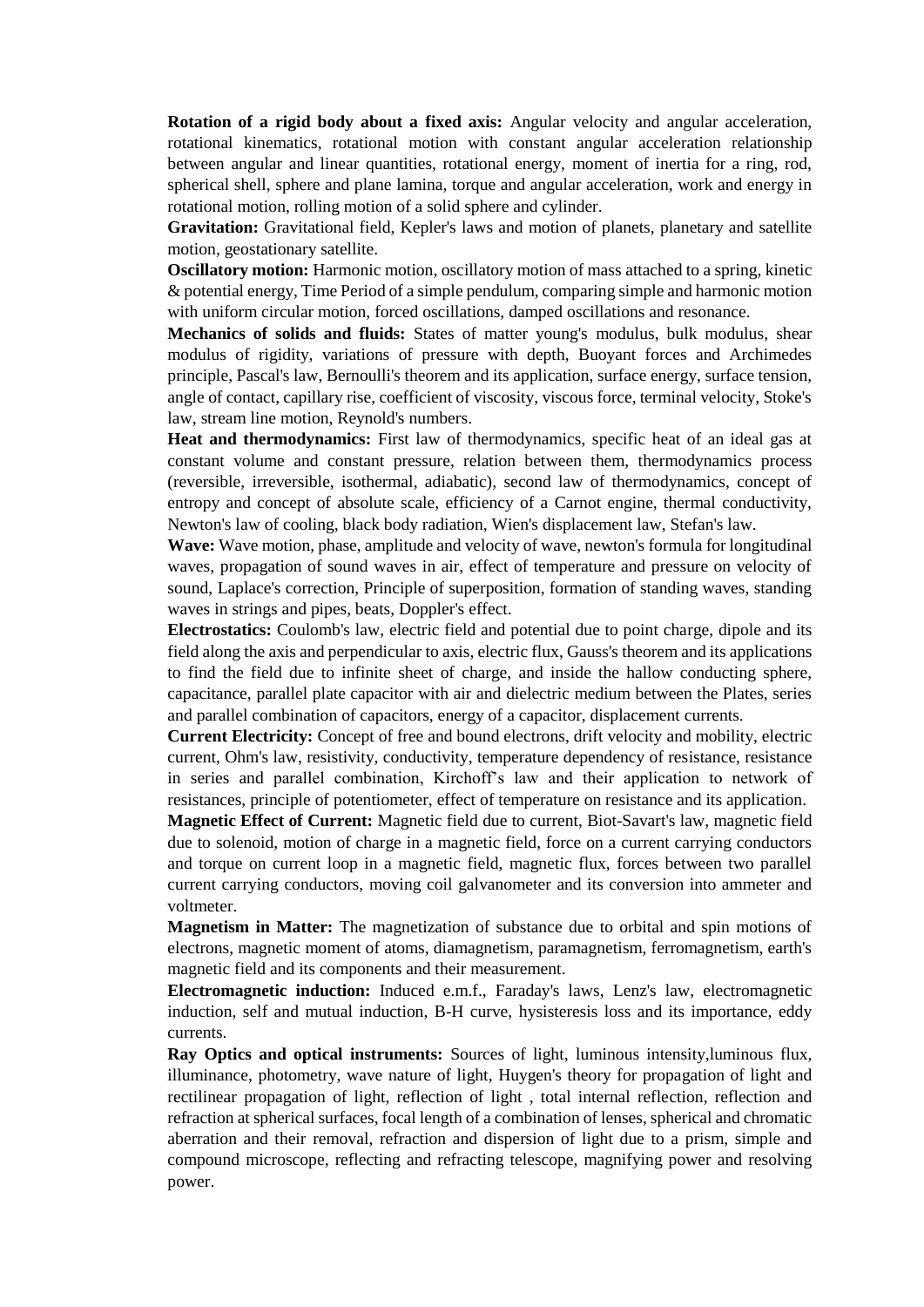**Wave Optics:** Coherent and incoherent sources of light, interference, young's double slit experiment diffraction due to a single slit, linearly polarized light, Polaroid.

### **Modern Physics:**

- Photo-electric equation, matter waves, quantization, Planck's hypothesis, Bohr's model of hydrogen atom and its spectra, ionisation potential, Rydberg constant, solar spectrum and Fraunhofer lines, fluorescence and phosphorescence, X-Rays and their productions, characteristic and continuous spectra.
- Nuclear Instability, radioactive decay laws, Emission of  $\alpha$ ,  $\beta$ ,  $\gamma$  rays, Mass defect, Mass Energy equivalence, Nuclear Fission Nuclear Reactors, Nuclear Fusion. Classification of conductors, Insulators and semiconductors on the basis of energy bands in solids, PN junction, PN Diode, junction Transistors, Transistor as an amplifier and Oscillator.
- Principles of Logic Gates ( AND, OR and NOT ) Analog Vs Digital communication, Difference between Radio and television, Signal propagation, Principle of LASER and MASER, Population Inversion, Spontaneous and stimulated Emission.

#### **Section II (CHEMISTRY)**

**Atomic Structure:** Bohr's concept. Quantum numbers, Electronic configuration, molecular orbital theory for homonuclear molecules, Pauli's exclusion principle.

**Chemical Bonding:** Electrovalency, co-valency, hybridization involving s,p and d orbitals hydrogen bonding.

**Redox Reactions:** Oxidation number, oxidizing and reducing agents, balancing of equations. Chemical Equilibrium and Kinetics: Equilibrium constant (for gaseous system only) Le Chaterlier's principle, ionic equilibrium, Ostwald's dilution law, hydrolysis, pH and buffer solution, solubility product, common- ion effect, rate constant and first order reaction.

**Acid - Base Concepts:** Bronsted Lowry & Lewis.

**Electrochemistry:** Electrode potential and electro-chemical series.

**Catalysis:** Types and applications.

**4 Colloids:** Types and preparation, Brownian movement, Tyndall effect, coagulation and peptization.

**Colligative Properties of Solution:** Lowering of vapour pressure, Osmotic pressure, depression of freezing point, elevation of boiling point, determination of molecular weight.

**Thermochemistry:** Exothermic & endothermic reactions Heat of reaction, Heat of combustion & formation, neutralization, Hess's law.

**Periodic Table:** Classification of elements on the basis of electronic configuration, properties of s,p and d block elements, ionization potential, electronegativity & electron affinity.

**Preparation and Properties of the following:** Hydrogen peroxide. copper sulphate, silver nitrate, plaster of paris, borax, Mohr's salt, alums, white and red lead, microcosmic salt and bleaching powder, sodium thiosulphate.

**General Organic Chemistry:** Shape of organic compounds, Inductive effect, mesomeric effect, electrophiles & nucleophiles,

**Reaction intermediates:** carboniumion, carbanions& free radical, Types of organic reactions, Cannizzaro Friedel Craft, Perkin, Aldol condensation.

**Isomerism:** Structural, Geometrical & Optical IUPAC: Nomenclature of simple organic compounds.

**Polymers:** Addition & condensation polymers

**Carbohydrates:** Monosaccharides.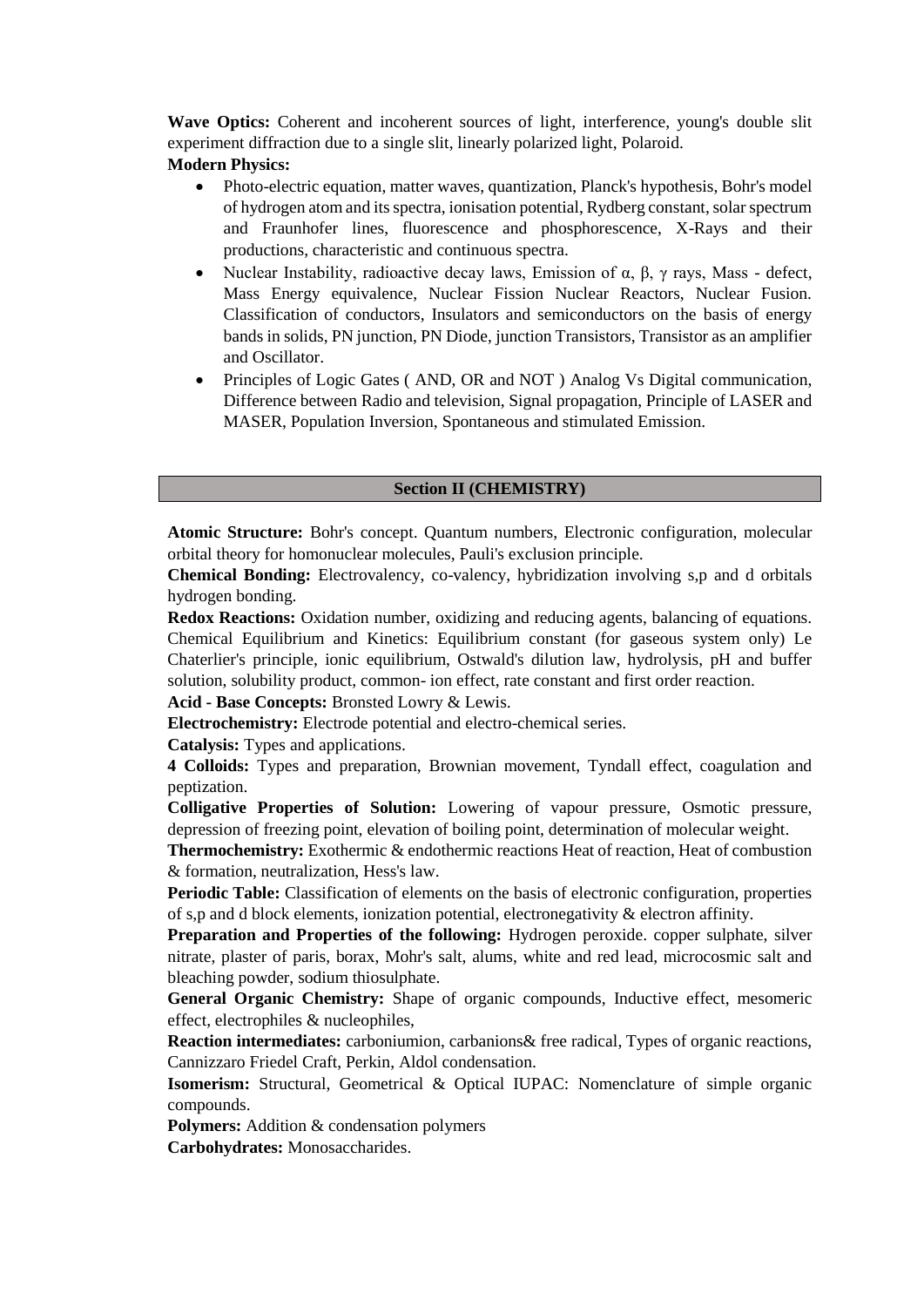**Preparation and Properties of the followings:** Hydrocarbons, monohydric alcohols, aldehydes, ketones, monocarboxylic acids, primary amines, benzene, nitrobenzene, aniline, phenol, benzaldehyde, benzoic acid, Grignard Reagent.

**Solid State:** Structure of simple ionic compounds, Crystal imperfections (point defects only), Born-Haber cycle

**Petroleum:** Important industrial fractions, cracking, octane number, anti-knocking compounds.

#### **Section III (MATHEMATICS)**

**Algebra:** Sets relations & functions, De-Morgan's Law, Mapping Inverse relations, Equivalence relations, Peano's axioms, Definition of rationals and integers through equivalence relation, Indices and surds, Solutions of simultaneous and quadratic equations, A.P., G.P. and H.P., Special sums i.e.  $\sum n^2$  and  $\sum n^3$  (n $\sum N$ ), Partial fraction, Binomial theorem for any index, exponential series, Logarithm and Logarithmic series.

Determinants and their use in solving simultaneous linear equations, Matrices, Algebra of matrices, Inverse of a matrix, Use of matrix for solving equations.

**Probability:** Definition, Dependent and independent events, Numerical problem on addition and multiplication, theorem of probability.

**Trigonometry:** Identities, Trigonometric equations, properties of triangles, solution of triangles, heights and distances, Inverse function, Complex numbers and their properties, Cube roots of unity, De-Moivre's theorem.

**Co-ordinate Geometry:** Pair of straight lines, Circles, General equation of second degree, parabola, ellipse and hyperbola, tracing of conics.

Calculus: Limits & continuity of functions, Differentiation of function of function, tangents & normal, Simple examples of Maxima & Minima, Indeterminate forms, Integration of function by 5 parts, by substitution and by partial fraction, definite integral, application to volumes and surfaces of frustums of sphere, cone and cylinder. Differential equations of first order and of first degree.

**Vectors :** Algebra of vectors, scalar and vector products of two and three vectors and their applications.

**Dynamics:** Velocity, composition of velocity, relative velocity, acceleration, composition of accelerations, Motion under gravity, Projectiles, Laws of motion, Principles of conservation of momentum and energy, direct impact of smooth bodies.

**Statics:** Composition of coplanar, concurrent and parallel forces moments and couples resultant of set of coplanar forces and condition of equilibrium, determination of centroid in simple cases, Problems involving friction.

#### **Section IV (BIOLOGY)**

#### **Zoology**

**Origin of Life:** Oparin's theory, Miller's Experiment, Viruses - structure, properties, distribution, classification and pathogenesis (Eg. AIDS, CANCER), Viroids& Prions, Biotic balance.

**Organic Evolution:** Relationship among organisms and Evidences of organic Evolution - Principles of Evolution - Lamarkism, Darwinism and Speciation.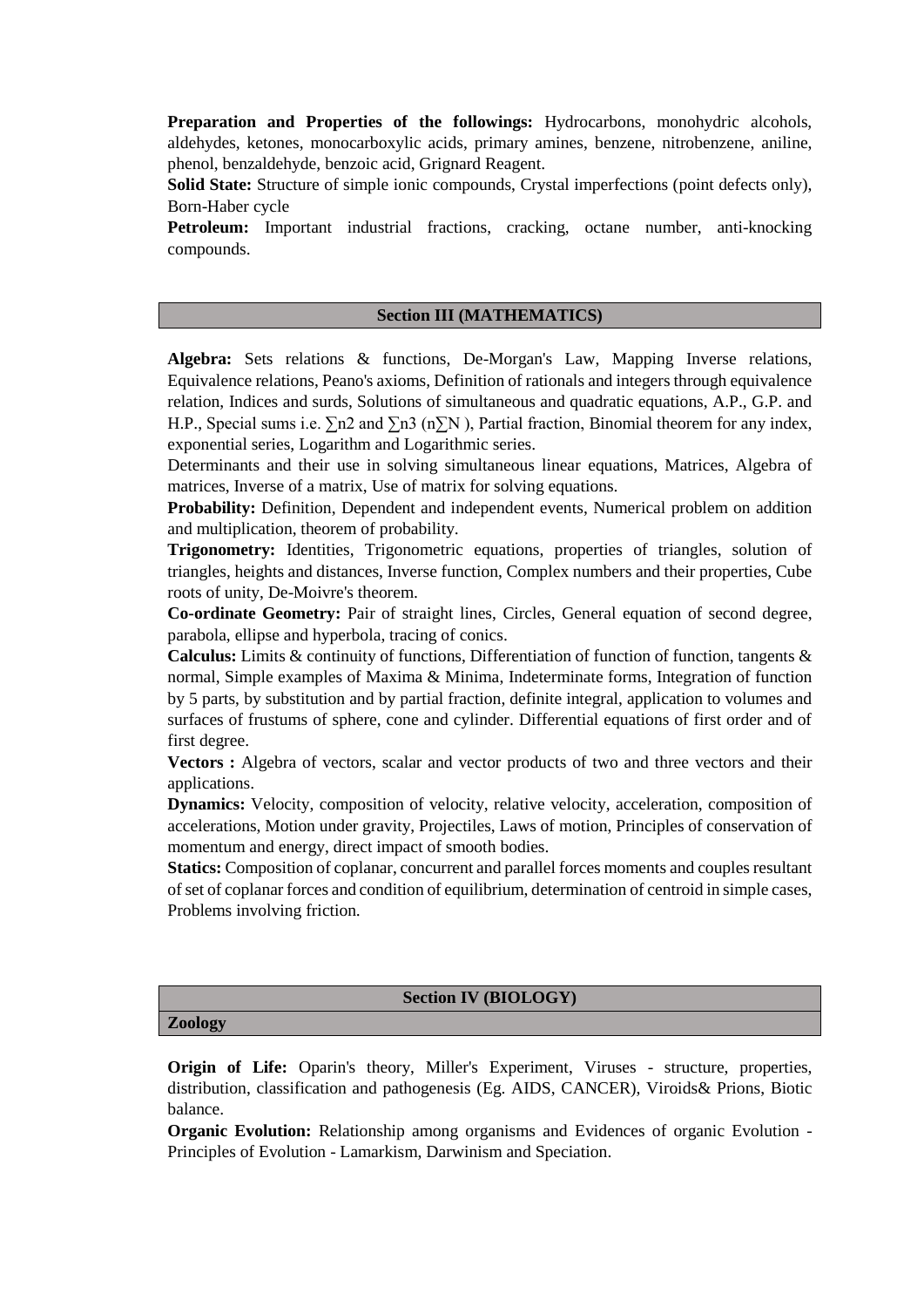**Mechanism of Organic Evolution**: Variations- Definition, causes and types, Mutations (Principles of Hugo de'veries), Role of mutations in speciation. Evolution through ages and human evolution

**Human Genetics and Eugenics:** Human hereditary traits, study of Twins, A.B.O. blood groups

and their inheritance, Rh-factor, Sex determination. Chromosomal aberrations, Important human syndromes, Sex linked characters and their inheritance, Applied Genetics - eugenics, euthenics, euphenics& I.Q. Test.

**Applied Biology:** Wild life of India - Endangered species: Biosphere Reserves, National Parks and sanctuaries, Project Tiger, Conservation of wild life, Bio-energy, Poultry, Fisheries (edible fishes), Human Population, Population explosion, problems & control. Test-Tube babies, & Amniocentasis, Application of Biotechnology in human welfare. Human Aging.

**Mammalian Anatomy (E.g. Rabbit):** Reproductive system (excluding embryonic development) Osteology, structure and organization of different systems.

#### **Animal Physiology:**

- (A) Animal Nutrition: Food, Balanced diet, Nutritional imbalances and deficiency diseases, Digestion, Absorption, Assimilation of food, (comparison between human and Rabbit).
- (B) Animal Excretion and Osmoregulation: Chemical nature of excretory products in various animals, Physiology of excretion, Function of liver and kidney (Homeostatic regulatory functions of kidneys), Formation of urine, Osmoregulation by kidneys.
- (C) Respiratory system: Exchange and transport of gases (O2 and CO2) factors affecting O2 and CO2 transport, Cellular respiration, different lung volumes, breathing and sound production.
- (D) Nervous systems: Central, autonomic and peripheral nervous system, Receptors, Effectors, Reflexaction. Nature and conduction of Nerve- impulses, Synapse, Sense organs - Structure & working of Eye & Ear, Biochemistry of vision and taste buds.
- (E) Endocrine System: Different endocrine glands and Hormones definition, types, characteristics and their functions, (in relation to human beings), Hormonal disorders and pheromones.
- (F) Circulatory System: Circulation of body fluids- Blood and lymph, Open and closed vascular systems, Structure and working physiology of Heart, Comparison between arteries and veins, Lymphatic system.
- (G) Animal Diversity: Classification of Animal kingdom (Based on Storar & Eusinger), Chracteristic feature of different phyla and classes with examples.

#### **Detailed studies of followings:**

(a) Protozoa

(i) Amoeba- Habit & Habitat, structure, locomotion, reproduction, Osmoregulation, Parastic amoebae - Entamoebahistolytica and Entamoebagengivalis, structure, diseases caused by them and their control measures.

(ii) Plasmodium vivax-life-cycle, malaria therapy and control.

(iii) Protozoan and diseases

(b) Porifera: A simple sponge ( Leucosolenia); Detailed study of structure & physiology, Sponge industry.

(c) Coelenterata: Hydra - Habit and Habitat, morphology, tissue differentiation in relation to physiological division of labour and regeneration.

- (d) Aschelminthes: Ascaris- morphology, life-cycle, therapy and control.
- (e) Annelida: Pheretimaposthuma Bionomics and economic importance.
- (f) Arthropoda: (Periplanata): Structure- external and internal.